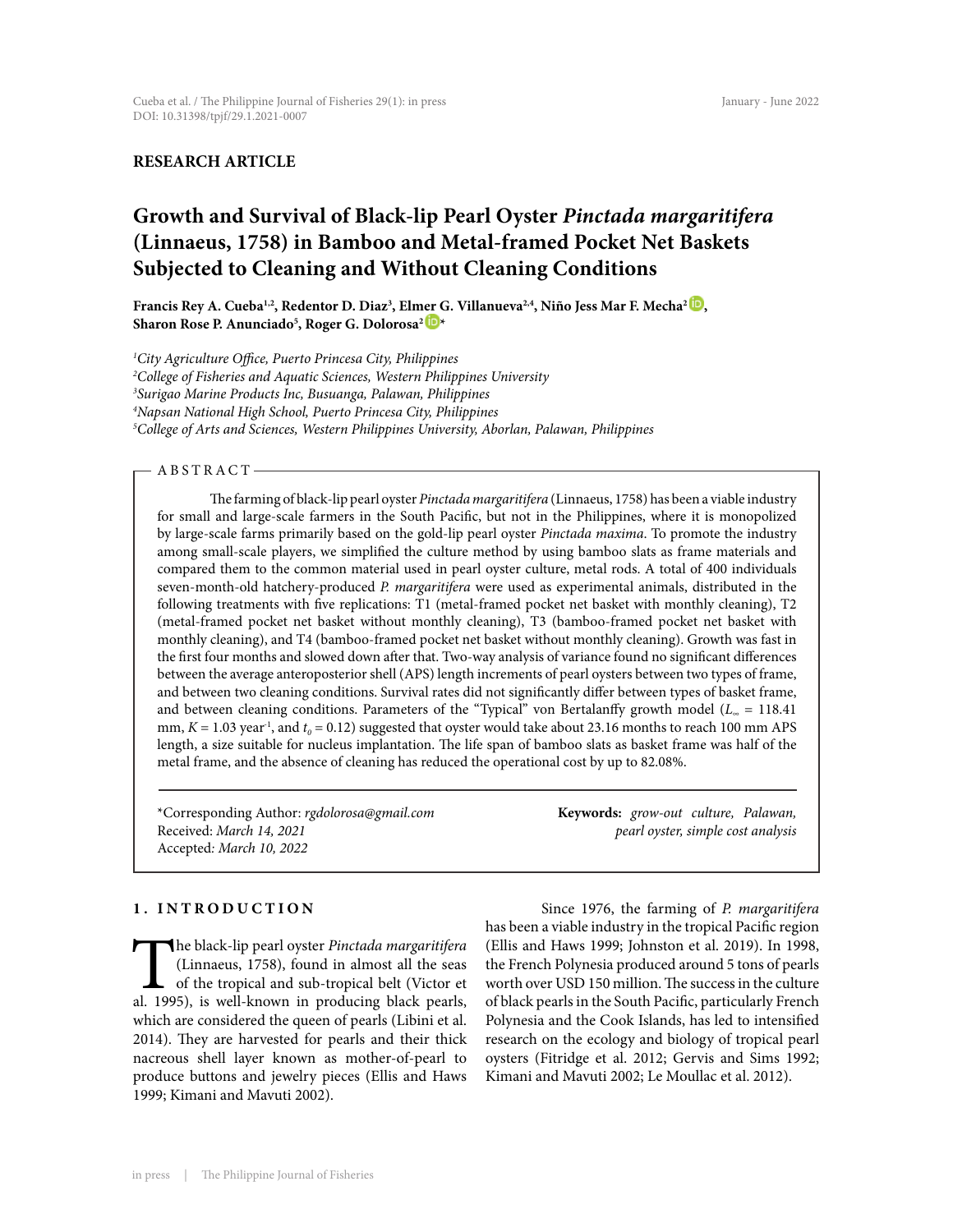Black-lip pearl oyster farming in the South Pacific ranged from family or community arrangements to commercial-scale enterprises. Certain aspects of pearl farming do not require large capital outlay and use low technology and sustainable methods suitable for rural and under-developed areas (Ellis and Haws 1999). However, pearl oyster farming is beset with problems like biofouling. Various organisms growing on the nets and the oysters may reduce the growth and survival of the cultured species (Lacoste et al. 2014; Su et al. 2007); hence, regular removal of biofouling species makes pearl farming a labor-intensive industry (Haws 2002; Sims 1994). Furthermore, cleaning cultured pearl oysters in largescale farms requires machines which may cause stress and mortality (Gervis and Sims 1992; Lacoste et al. 2014).

There are 30 registered pearl farms in the Philippines (Bondad-Reantaso et al. 2007), and 11 of these are found in Palawan (Baltazar and Dalusong-Rodriguez 2016). However, in a lucrative business monopolized by large companies, published papers about the growth of pearl oysters in the Philippines is almost nonexistent (see Bondad-Reantaso et al. 2007),

even as of today. In these farms, gold-lip pearl oysters are grown in pocket net baskets with metal frames and are subjected to monthly cleaning, one of the major labor costs within the industry (Watson et al. 2009). These practices make pearl farming expensive and not well-suited for small-scale growers. To simplify and possibly reduce the operational cost in the culture method for this species, we partnered with a newly established small-scale pearl farm to evaluate the growth and survival of *P. margaritifera* using bamboo and metal-framed pocket net basket subjected to cleaning and without cleaning conditions.

# **2. MATERIALS AND METHODS**

#### **2.1. Source of stocks**

The 400 individuals seven-month-old pearl oysters used in the experiment were obtained from the grow-out facility of Krisjewels Pearl Oyster Culture and Hatchery Incorporated (KPOCH Inc.) in Honda Bay, Puerto Princesa City, Palawan, Philippines. The average  $(\pm sd)$  anteroposterior shell (APS) length of all pearl oysters was  $41.01 \pm 5.54$  mm (Table 1).

Table 1. The experimental setup and the average (± sd) anteroposterior shell (APS) lengths (mm) of the black-lip pearl oyster *Pinctada margaritifera* used in the study. T1: Metal-framed pocket net basket with cleaning; T2: Metal-framed pocket net basket without cleaning; T3: Bamboo-framed pocket net basket with cleaning; T4: Bamboo-framed pocket net basket without cleaning

| Treatments     | <b>Basket</b><br>Frame | <b>Cleaning</b><br>Condition | Shell per<br>basket or<br>replicate | Total<br>shell per<br>treatment | <b>Initial average</b><br>$(\pm sd)$ APS<br>length of oyster<br>(mm) | Age at the<br>start of<br>culture<br>(month) | Length<br>оt<br>Culture<br>(month) |
|----------------|------------------------|------------------------------|-------------------------------------|---------------------------------|----------------------------------------------------------------------|----------------------------------------------|------------------------------------|
| T1             | Metal rod              | Monthly                      | 20                                  | 100                             | 43.96 $(\pm 4.64)$                                                   |                                              |                                    |
| T <sub>2</sub> |                        | Without                      | 20                                  | 100                             | $37.36 (\pm 6.68)$                                                   |                                              | 9                                  |
| T <sub>3</sub> | Bamboo slat            | Monthly                      | 20                                  | 100                             | $41.52 \ (\pm 5.41)$                                                 |                                              |                                    |
| T <sub>4</sub> |                        | Without                      | 20                                  | 100                             | $41.20 (\pm 5.45)$                                                   |                                              |                                    |

#### **2.2. Experimental set-up**

The pearl oysters were stocked in 20-pocket net baskets grouped into four treatments with five replications: T1 – metal-framed pocket net basket with monthly cleaning; T2 – metal-framed pocket net basket without monthly cleaning; T3 – bamboo slatframed pocket net basket with monthly cleaning, and T4 – bamboo slat-frame pocket net basket without monthly cleaning (Table 1). On the assumption that the water conditions were homogenous within the 10 m x 10 m area, the pocket net baskets or replicates for each treatment were grouped to facilitate in situ cleaning and sampling. The first 10 pocket net baskets

belonging to T1 and T2 were tied with 3 m rope (12 mm diameter) and hanged at 1 m intervals at the last 10-m portion of the long line rope (24 mm diameter) of KPOCH Inc. The other 10 pocket net baskets belonging to T3 and T4 were hanged in separate long line rope, installed 10 m away from the first long line. Floaters were attached at the end of each long line to maintain the desired position and depth of the pearl oyster baskets. During the first three months of the experiment, all pocket net baskets were covered with b-net to protect the pearl oyster from predators.

The experiment was conducted at the growout facility of KPOCH Inc. in Honda Bay, Palawan. The area is situated far from any river system, has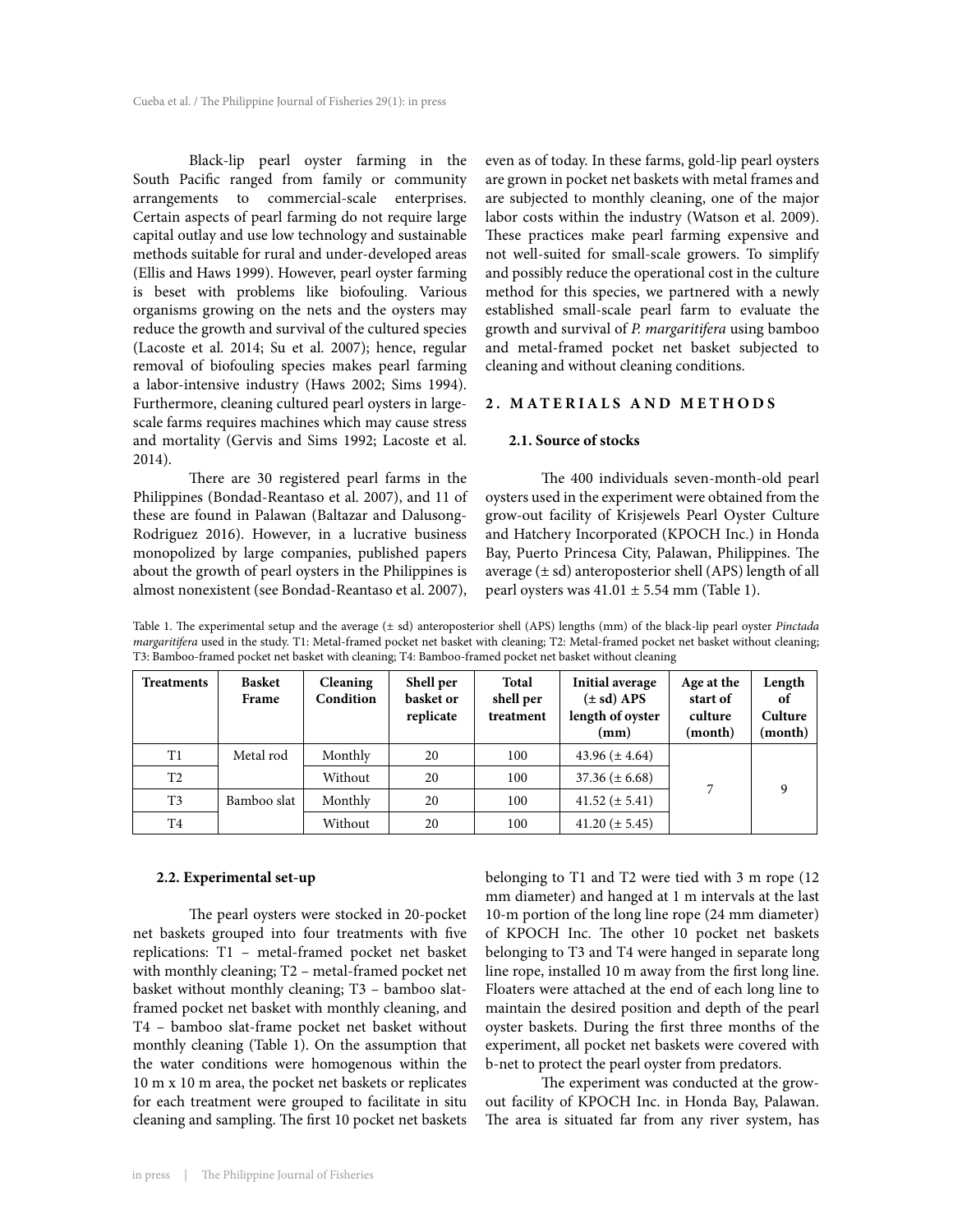moderate waves, and is about 8 m deep. The average water temperature and salinity during the conduct of the study were  $31.73 \pm 1.54$  °C and  $34.66 \pm 0.36$  ppt, respectively. A place like this is known to support good oyster growth compared to atoll lagoons (Pouvreau and Prasil 2001).

## **2.3. Samplings**

The pearl oysters' APS lengths (Gervis and Sims 1992) were measured monthly using calipers to the nearest 0.1 mm. Because of their fragile shells, only 50% of the stock were measured for initial shell length, 75% were sampled on the next four months, and total sampling after that until the study ended. During the first two months, T1 and T3 were manually cleaned, after which, once a month cleaning using the pressurized water jet sprayer was applied to every pocket net basket (without removing the pearl oysters from the net) until the end of the experiment (Table 1). For treatments without monthly cleaning (T2 and T4), only the basket net covers were changed during the first three months to allow the normal flow of water at each framed net basket and left to the longline without changing the metal frame during the subsequent months. The bamboo frame was replaced on the 6th month. The number of live pearl oysters was counted every sampling. The nine-month study was conducted between January and October 2017.

## **2.4. Simple cost analysis**

 The following costs were estimated to determine the favorable method for the local farmers: a) materials in fabricating the metal and bamboo-framed net baskets, and b) labor cost during cleaning. A 6 mm steel bar (6 m long) would cost PHP 100 each and can be used as the frame for two net baskets, which would last for a year, thus PHP 500 as the total cost for 10 net baskets. A single-pole of bamboo costing about PHP 100 could be enough to fabricate the needed 10 frames for the first six months (life span of bamboo slats) and replacement from six months onwards. Each b-net basket would require 1  $\mathrm{m}^2$  b-net valued at PHP 70  $\mathrm{m}^2$ , hence PHP 1,400 cost for 20 baskets. The green net that held the oyster costs PHP 30 per meter, thus a PHP 600 for 20 framed nets. Other expenses are sinkers (PHP 50) and nylon twines (PHP 100), paint for the metal frames (PHP 100), and labor in fabricating the 20 framed net baskets (PHP 1,000). The bamboo frame needs replacement on the 6th month, adding a PHP 500 labor cost. The cost for the cleaning of 10

frames would require labor for two individuals (PHP 500 for two persons per sampling or PHP 6,000 per year). The rentals for banca and pressurized jet sprayer would each cost PHP 250 per sampling or PHP 3,000 per year. The cost for long lines, ropes, and floats was not included in the simple cost estimate as we only used a small portion of the KPOHC Inc. set-up.

## **2.5. Data analyses**

Shapiro-Wilk normality test was performed prior to two-way analysis of variance, which tested the effects on growth (APS length increment) of cleaning, framing material, and interaction. In the analysis, the average monthly APS length increments per treatment were treated as a dependent variable, and the rest (cleaning condition and frame materials) were fixed factors. The survival data violated the assumption of normality even after data transformations, so we used the non-parametric equivalent to independent samples, the Mann Whitney U test, to compare whether there is a difference in the survival rate between types of frame and between cleaning methods. The analyses were performed using the trial version of SPSS 25 (IBM Corp. 2017). RStudio 4.0.4 (R Core Team 2021) was used to fit the "Typical" von Bertalanffy growth model (Ogle 2013) into the data to generate the *L∞* and *K* values. In addition, four sets of growth data taken before the start of the experiment (at ages 0.08, 0.22, 0.30, and 0.39 years) were added to the analysis. To predict the time required in rearing the pearl oyster until reaching 100 mm, the estimated  $L \infty$  and *K* values were substituted to the typical von Bertalanffy growth formula (VBGF)  $L_t = L_{\infty} (1-e^{-k(t-t_0)})$ , where: *L*t - length at time *t, L∞* - mean asymptotic APS length, *K* - growth coefficient, and  $t_0$  - mean length at time zero (Cailliet et al. 2006; Ogle 2016).

# **3. RESULTS**

#### **3.1. Growth and survival**

The growth for all treatments was generally greater at the start of the study until May, before slowing down towards October (Figure 1). From an overall initial average  $(\pm \text{ sd})$  APS length of 41.01  $\pm$  5.54 mm, the pearl oyster reached 81.51  $\pm$  0.95 mm (range: 80.20 to 82.29 mm) in nine months, representing an average 4.5 mm monthly increment. However, during the first four months, the overall average (7.45  $\pm$  1.38 mm) APS length increment was three times higher than the average increment for the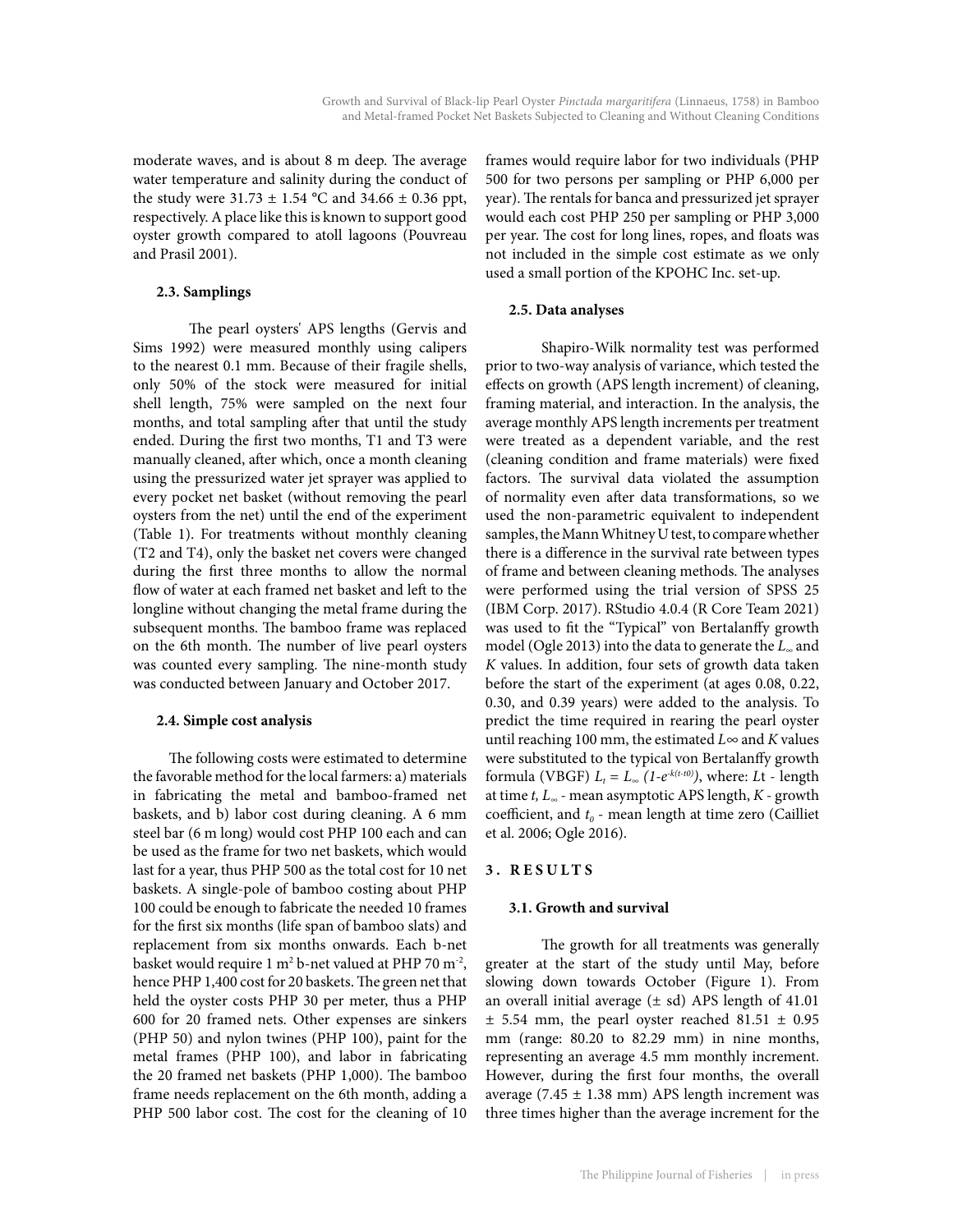last five months  $(2.14 \pm 1.68 \text{ mm})$ . The average  $(\pm \text{ sd})$ APS length increment in nine months  $(T1: 4.24 \pm 3.31;$ T2: 4.76 ± 3.04; T3: 4.43 ± 3.41; and T4: 4.56 ± 3.11 mm, respectively) did not significantly differ between cleaning conditions ( $P > 0.05$ ), and between the type of basket frame  $(P > 0.05)$ . In addition, the interaction between cleaning conditions and type of basket frame was not significant ( $P = 0.859$ ). Furthermore, survival rates (Figure 2) after nine months were very high (T1: 96  $\pm$  2.24%; T2: 96  $\pm$  6.52; T3: 97  $\pm$  4.47; and T4: 94  $\pm$  6.52) and did not differ significantly between types of frame (*P* > 0.05) and between cleaning conditions (*P* > 0.05).

Parameters of the "Typical" von Bertalanffy growth (VBG) model were *L∞* = 118.41 (± 3.2 at 95% CI), K = 1.03 ( $\pm$  0.05 at 95% CI), and t<sub>0</sub> = 0.12 ( $\pm$  0.01 at 95% CI). Substituting these values to the typical VBG formula would take about 23.16 months for the pearl oyster to reach a 100 mm grafting size (Figure 3).



Figure 1. Monthly average (± sd) anteroposterior shell (APS) length (mm) of *Pinctada margaritifera* in the different treatments. T1: Metalframed pocket net basket with cleaning; T2: Metal-framed pocket net basket without cleaning; T3: Bamboo-framed pocket net basket with cleaning; T4: Bamboo-framed pocket net basket without cleaning.



Figure 2. Monthly percent survival of *Pinctada margaritifera* in the different treatments. T1: Metal-framed pocket net basket with cleaning; T2: Metal-framed pocket net basket without cleaning; T3: Bamboo-framed pocket net basket with cleaning; T4: Bamboo-framed pocket net basket without cleaning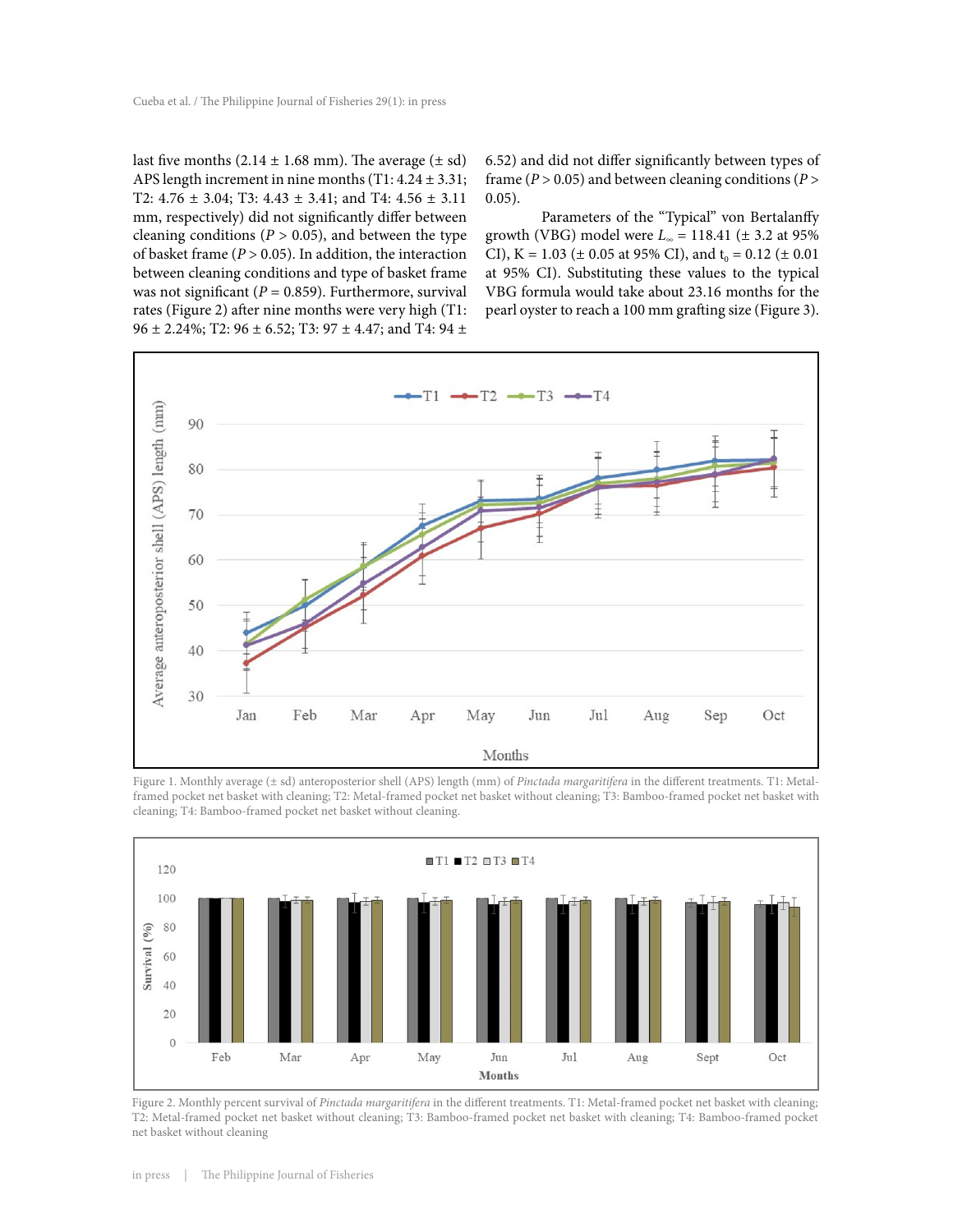Growth and Survival of Black-lip Pearl Oyster *Pinctada margaritifera* (Linnaeus, 1758) in Bamboo and Metal-framed Pocket Net Baskets Subjected to Cleaning and Without Cleaning Conditions



Figure 3. Pooled "Typical" von Bertalanffy growth curve of the black-lip pearl oyster *Pinctada margaritifera* in all four treatments. The first four sets of data were measurements prior to the start of the experiment.

#### **3.2. Simple cost analysis**

The total cost estimate for treatments without cleaning ranged between PHP 1,075 and PHP 1,100, while treatments having monthly cleaning ranged between PHP 7,075 and PHP 7,100. The cost estimate for treatments with a metal frame (T1 and T2) was PHP 25 lesser than the bamboo framed net baskets (T3 and T4). The life span of bamboo slats is only six months, thus doubling the labor cost. The absence of monthly cleaning has reduced the operational cost by 82.08% and 81.67% for metal (T2) and bambooframed (T4) pocket net baskets, respectively (Table 2).

## **4. DICUSSION**

#### **4.1. Growth and survival**

 As observed in other studies, the shell increment decreased with age (Pouvreau et al. 2000; Pouvreau and Prasil 2001; Lodeiros et al. 2002). The average 4.50 mm monthly shell length increment in this study is comparable to the report of Southgate and Beer (2000). They held an eight-month-old hatcheryproduced *P. margaritifera* in five types of culture techniques. The oysters raised for five months in 24-pocket nets reached 65.8 mm from 41.5 mm initial

dorsoventral height, representing a 4.86 mm average monthly growth increment. In French Polynesia, Le Moullac et al. (2012) obtained a 4.94 mm monthly growth increment within 11 months of culture. In spite of these similarities, there was inconsistent growth on our oysters as they had smaller initial  $(41.01 \pm$ 6.03 mm) and final (81.51  $\pm$  0.95 mm) APS lengths compared to the oysters in the study of Le Moullac et al. (2012), which measured 89.1  $\pm$  9.1 mm at the start and reached  $119.7 \pm 10.8$  mm after 11 months. Also, the average APS length increment  $(7.45 \pm 1.38 \text{ mm})$ of oysters in this study during the first four months was slightly lower than the 10 mm monthly increment observed for fast-growing oysters (shooters) in the KPOHC Inc. pearl farm.

The average water temperature  $(31.73 \pm 1)$ 1.54°C) during the conduct of the study was within the normal range for the pearl oysters. The study site was far from any river mouth and had a stable water salinity (34.66  $\pm$  0.36 ppt) even during the rainy season. As part of a large bay, the site is known to promote good oyster growth (Pouvreau and Prasil 2001). We also used the suspended culture method, known to promote rapid growth because of the greater availability of food (at the water column) than the bottom culture method (Lodeiros et al. 2002; Southgate and Lucas 2008). We, therefore, suspect that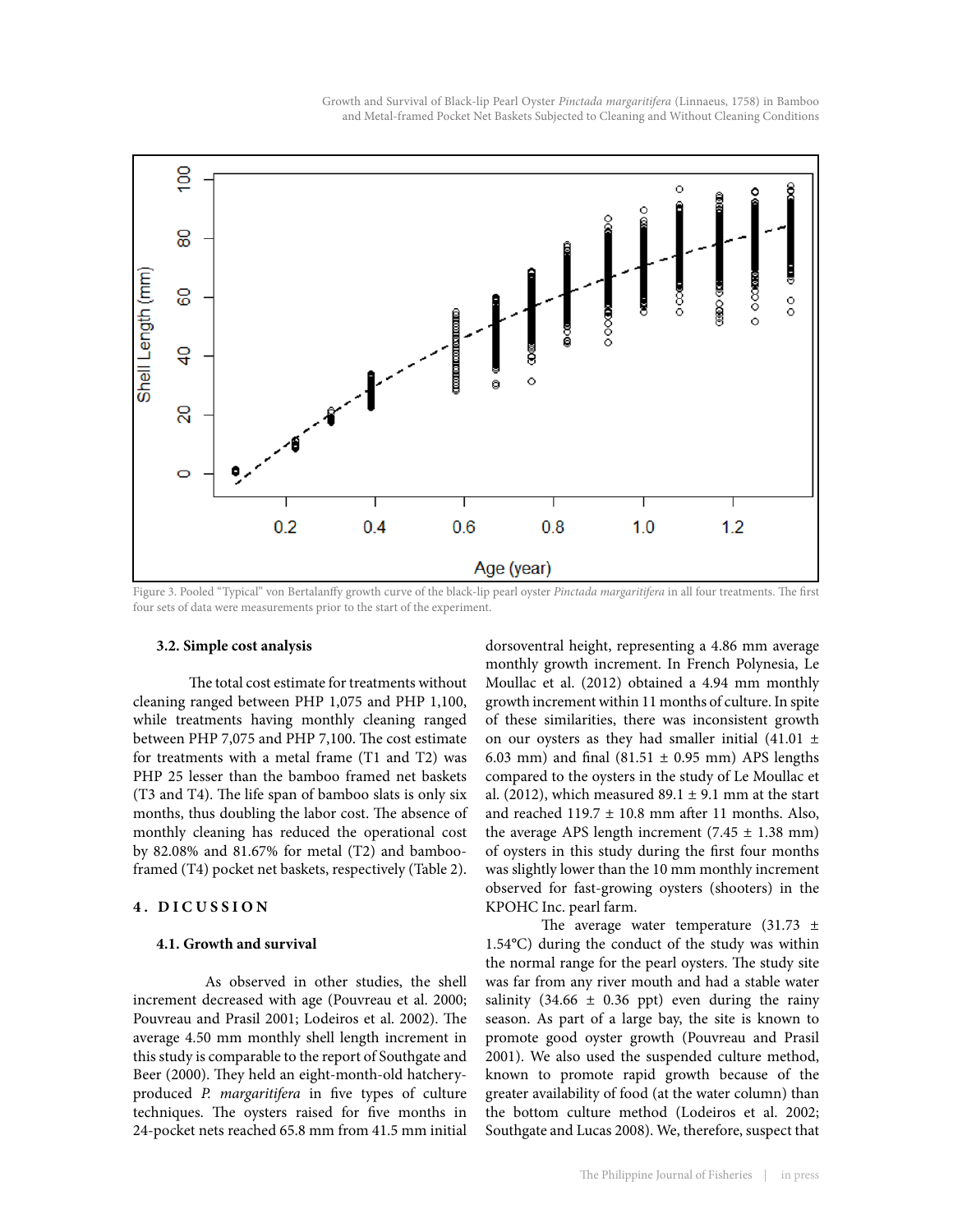| į                                                                                      |                                                                                                                                                                                                                               |
|----------------------------------------------------------------------------------------|-------------------------------------------------------------------------------------------------------------------------------------------------------------------------------------------------------------------------------|
|                                                                                        |                                                                                                                                                                                                                               |
|                                                                                        |                                                                                                                                                                                                                               |
|                                                                                        |                                                                                                                                                                                                                               |
|                                                                                        |                                                                                                                                                                                                                               |
| ֧֦֦֦֧֦֦֦֦֧֦֧֦֧֦֧֦֧֦֧֧֦֧֧֦֧֧֦֧֚֚֚֚֚֚֚֝֝֝֝֜֜֜                                            |                                                                                                                                                                                                                               |
|                                                                                        |                                                                                                                                                                                                                               |
|                                                                                        |                                                                                                                                                                                                                               |
|                                                                                        |                                                                                                                                                                                                                               |
|                                                                                        | l<br>١                                                                                                                                                                                                                        |
|                                                                                        | <br> <br> <br>ļ                                                                                                                                                                                                               |
|                                                                                        |                                                                                                                                                                                                                               |
|                                                                                        |                                                                                                                                                                                                                               |
|                                                                                        |                                                                                                                                                                                                                               |
|                                                                                        |                                                                                                                                                                                                                               |
|                                                                                        |                                                                                                                                                                                                                               |
|                                                                                        |                                                                                                                                                                                                                               |
| in FE di                                                                               |                                                                                                                                                                                                                               |
| ֘֒                                                                                     |                                                                                                                                                                                                                               |
|                                                                                        |                                                                                                                                                                                                                               |
| うちゅうしょう こうしょう                                                                          |                                                                                                                                                                                                                               |
|                                                                                        |                                                                                                                                                                                                                               |
| j                                                                                      |                                                                                                                                                                                                                               |
|                                                                                        |                                                                                                                                                                                                                               |
|                                                                                        |                                                                                                                                                                                                                               |
|                                                                                        |                                                                                                                                                                                                                               |
|                                                                                        | is a complete the complete of the complete of the complete of the complete of the complete of the complete of the complete of the complete of the complete of the complete of the complete of the complete of the complete of |
|                                                                                        | í                                                                                                                                                                                                                             |
|                                                                                        |                                                                                                                                                                                                                               |
|                                                                                        |                                                                                                                                                                                                                               |
| <b>.</b><br>.                                                                          |                                                                                                                                                                                                                               |
|                                                                                        | r<br>H                                                                                                                                                                                                                        |
| in ment                                                                                |                                                                                                                                                                                                                               |
|                                                                                        |                                                                                                                                                                                                                               |
|                                                                                        |                                                                                                                                                                                                                               |
| į                                                                                      |                                                                                                                                                                                                                               |
|                                                                                        |                                                                                                                                                                                                                               |
|                                                                                        |                                                                                                                                                                                                                               |
| ١                                                                                      |                                                                                                                                                                                                                               |
| j                                                                                      | J                                                                                                                                                                                                                             |
|                                                                                        |                                                                                                                                                                                                                               |
|                                                                                        |                                                                                                                                                                                                                               |
|                                                                                        |                                                                                                                                                                                                                               |
|                                                                                        |                                                                                                                                                                                                                               |
|                                                                                        |                                                                                                                                                                                                                               |
|                                                                                        |                                                                                                                                                                                                                               |
| j                                                                                      |                                                                                                                                                                                                                               |
|                                                                                        |                                                                                                                                                                                                                               |
|                                                                                        |                                                                                                                                                                                                                               |
| ֧֖֖֖֖֖֧ׅ֧֧֧֧֧֪֧֪֧֪֧֪֧֪֧֚֚֚֚֚֚֚֚֚֚֚֚֚֚֚֚֚֚֚֚֚֚֚֚֝֝֓֬֓֬֓֓֬֓֓֬֓֬֓֬֓֬֓֬֓֬֓֬֓֬֓֝֬֝֬֝֬֝֬֝֬֝֬ |                                                                                                                                                                                                                               |
|                                                                                        |                                                                                                                                                                                                                               |
|                                                                                        |                                                                                                                                                                                                                               |
| j                                                                                      |                                                                                                                                                                                                                               |
| m ata                                                                                  |                                                                                                                                                                                                                               |
| $-1.11$                                                                                | $T2.$ $D_{0.}$<br>l                                                                                                                                                                                                           |
|                                                                                        | ġ<br>Ĵ                                                                                                                                                                                                                        |
|                                                                                        | j                                                                                                                                                                                                                             |
|                                                                                        |                                                                                                                                                                                                                               |
|                                                                                        |                                                                                                                                                                                                                               |
|                                                                                        |                                                                                                                                                                                                                               |
|                                                                                        |                                                                                                                                                                                                                               |
|                                                                                        |                                                                                                                                                                                                                               |
|                                                                                        | ֠                                                                                                                                                                                                                             |
|                                                                                        |                                                                                                                                                                                                                               |
|                                                                                        |                                                                                                                                                                                                                               |
|                                                                                        |                                                                                                                                                                                                                               |
|                                                                                        |                                                                                                                                                                                                                               |
|                                                                                        | ֠                                                                                                                                                                                                                             |
|                                                                                        |                                                                                                                                                                                                                               |
|                                                                                        |                                                                                                                                                                                                                               |
|                                                                                        |                                                                                                                                                                                                                               |
|                                                                                        |                                                                                                                                                                                                                               |
|                                                                                        |                                                                                                                                                                                                                               |
|                                                                                        |                                                                                                                                                                                                                               |
| ı                                                                                      |                                                                                                                                                                                                                               |
| ţ                                                                                      |                                                                                                                                                                                                                               |
|                                                                                        |                                                                                                                                                                                                                               |

| reduction<br>Percent<br>cost |                                    | ı                   | 82.08    | ı            | 81.67        | ı      |
|------------------------------|------------------------------------|---------------------|----------|--------------|--------------|--------|
|                              | TOTAL                              | 7075                | 1075     | 7100         | 1100         | ı      |
| Cleaning (PhP/year)          | sprayer<br>rent<br>Jet             | 1500                | ı        | 1500         | $\mathbf{I}$ | 3000   |
|                              | Boat<br>rent                       | 1500                | ı        | 1500         | $\mathbf{I}$ | 3000   |
|                              | Labor                              | 3000                | ı        | 3000         | $\mathbf{I}$ | 6000   |
|                              | Fabrication/<br>Labor in<br>repair | 250                 | 250      | 500          | 500          | 1500   |
|                              | Paint                              | 50                  | $50\,$   | $\mathbf{I}$ | ı            | 100    |
|                              | <b>Sinkers</b>                     | ï                   | I        | 25           | 25           | $50\,$ |
| Materials (PhP/year)         | <b>B-net</b> Nylon<br>twine        | 25                  | 25       | 25           | 25           | 100    |
|                              |                                    | 350                 | 350      | 350          | 350          | 1400   |
|                              | Green<br>net                       | 150                 | 150      | 150          | 150          | 600    |
|                              | <b>Bamboo</b>                      | ı                   | I        | 50           | $50\,$       | 100    |
|                              | Steel<br>bar                       | 250                 | 250      | $\mathbf{I}$ | ı            | 500    |
|                              | <b>Treatments</b>                  | $\overline{\Gamma}$ | $\Gamma$ | $\Gamma$     | $\rm _H$     | Total  |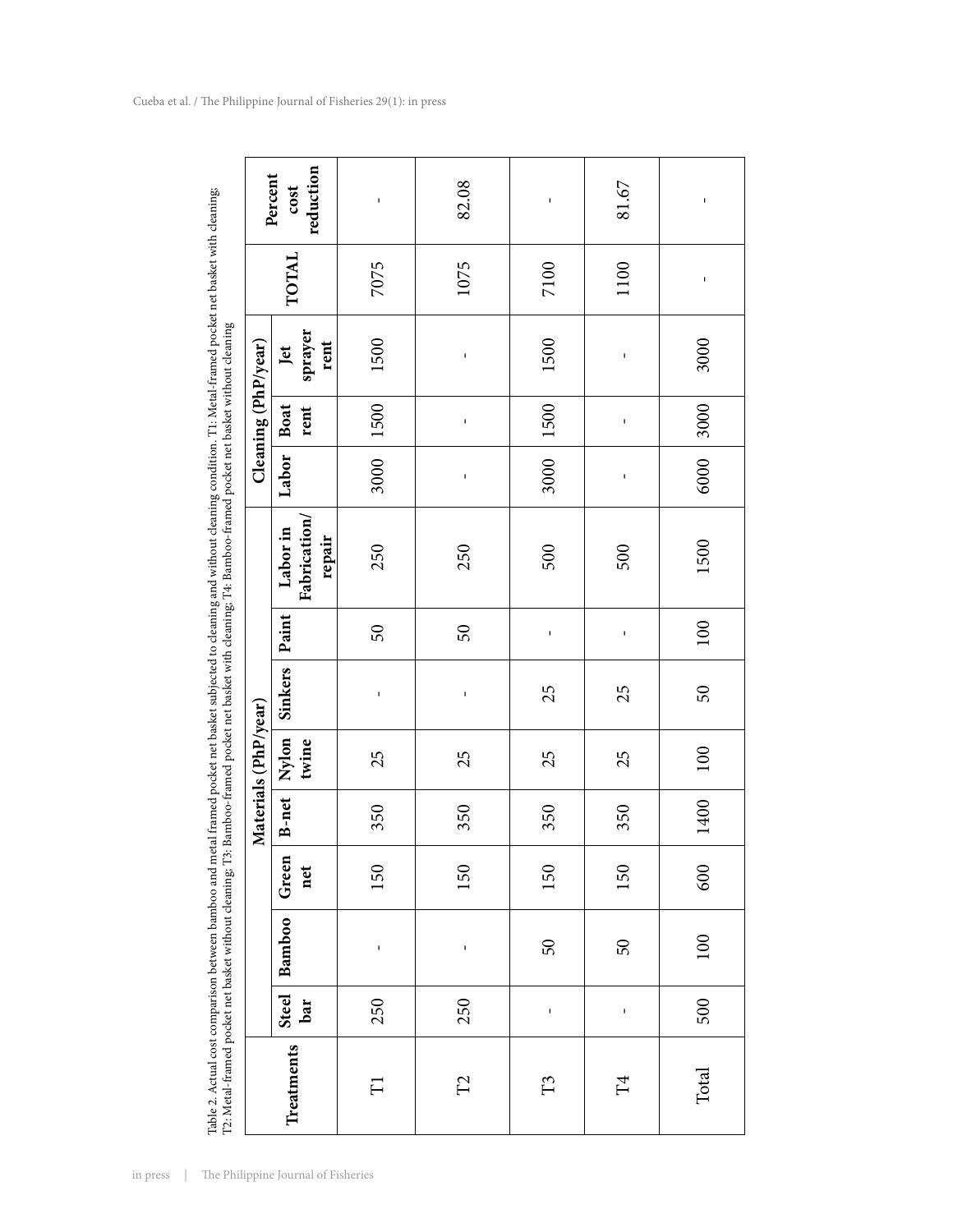the reduction in growth during the last five months of culture was size and density related. The pearl oysters were kept at 20-pocket net baskets throughout the study, while in a pearl farm in Palawan, 70-80 mm, and 100 mm oysters are transferred in 15 and 6-pocket net baskets, respectively. Taylor et al. (1997) obtained an inverse proportion between growth and density and a proportional relationship between deformities and density of early juvenile (initial length  $6.2 \pm 1.8$ ) mm) *Pinctada maxima.*

The predicted *L∞* = 118.41 mm in this study was lesser than the common (130 mm) and the maximum (250 mm) size of the species (Carpenter and Niem 1998). Our estimate was also lower than those in the Cook Islands, where *L∞* ranged between 130.7 mm and 309.7 mm (Sims 1994). Growth could be highly variable between individuals, culture methods, and geographic locations (Pouvreau and Prasil 2001; Sims 1994; Southgate and Beer 2000). Our low *L∞* estimate could have been affected by the slow growth in the last five months of rearing, and this estimate may change depending on culture methods, density, and locality. The estimated 23.16 months required to reach a 100 mm grafting size is comparable to the slow-growing oysters in KPOCH Inc. Fast-growing oysters at the farm would reach 100 mm size in 16 to 18 months of rearing, while 21 months for the slow-growing group as observed in KPOHC Inc. Information on *L∞* and K values are essential when selecting favorable farm sites and culture methods for pearl oysters.

It is interesting to note that treatments without cleaning (T2:  $4.76 \pm 3.04$ ; T4:  $4.56 \pm 3.11$ mm) had slightly higher (although not significantly different) average APS length increment than treatments with regular cleaning  $(T1: 4.24 \pm 3.31; T3:$  $4.43 \pm 3.41$  mm). The absence of significant variation in the growth of pearl oysters in treatments with and without cleaning for nine months was an indication that biofouling did not hinder the growth of cultured oysters. These findings agree with that of Lacoste et al. (2014), who reported the absence of effect of biofouling in both with or without regular cleaning on the growth of adult *P. margaritifera* (81-90 mm shell length) been raised for 20 months. Hulot et al. (2019) also reported the absence of negative effects of biofouling on *P. margaritifera* been raised for 14-15 months. By contrast, smaller oysters seem vulnerable to biofouling. Pit and Southgate (2003) reported the lowest final dorsoventral height of *P. margaritifera* juveniles in uncleaned trays  $(16.2 \pm 1.0 \text{ mm})$  compared

to treatments that have been cleaned every eight weeks  $(21.2 \pm 0.8 \text{ mm})$  and every four or eight weeks (19.4  $\pm$ 1.2 mm).

Common biofouling organisms found during the culture trials were sponges, algae, and hydroids that grow directly on the pocket net baskets and pearl oyster shells. The predatory gastropods *Cymatium* spp. were also found inside the net pockets. The monthly sampling which dislodged these predatory gastropods from the nets could have helped reduce their negative effects on the cultured oysters. Walker (1984) improved the survival of clams *Mercenaria mercenaria* in cages upon removing the predatory crabs. The barnacles, one of the notorious biofouling organisms which can reduce growth and cause mortalities on pearl oysters (Fitridge et al. 2012), were less noticed on our pocket net baskets and cultured pearl oysters. This could be one of the reasons for having similar growth and survival between cleaned and uncleaned treatments. Lodeiros et al. (2002) did not observe any adverse effect of heavy fouling on *Pinctada imbricata*. They suspect that the hanging culture method position the shell vertically and facilitates the valves to easily open and filter foods even in the presence of numerous biofouling organisms.

While biofouling had been reported to have high and devastating impacts in marine aquaculture (Fitridge et al. 2012; Watson et al. 2009), these effects may vary according to the sizes of cultured species, types of fouling organisms, localities, and methods of culture (Fletcher et al. 2013; Watson et al. 2009). Pit and Southgate (2003) had reported the highest survival in the uncleaned trays for 16 weeks (75  $\pm$  8%) compared to the other two treatments, which received cleaning (30  $\pm$  5 and 63  $\pm$  4%). The high survival rates (94%-97%) of *P. margaritifera* in this study further indicated its tolerance against biofouling organisms. Our result is comparable to the 90.6%-100% survival rates of Southgate and Beer (2000) for eight-monthold hatchery-produced juvenile black-lip pearl oysters  $(41.4 \pm 0.6 \text{ mm}$  initial shell length) been raised for five months with a monthly cleaning.

These findings suggest that monthly cleaning could be minimized without affecting the growth of certain size groups. While reducing the cleaning of oysters could help reduce labor costs and disturbance to the environment, it is important to regularly monitor the cultured stock as other types of dominant biofouling organisms may have adverse effects even for large pearl oysters.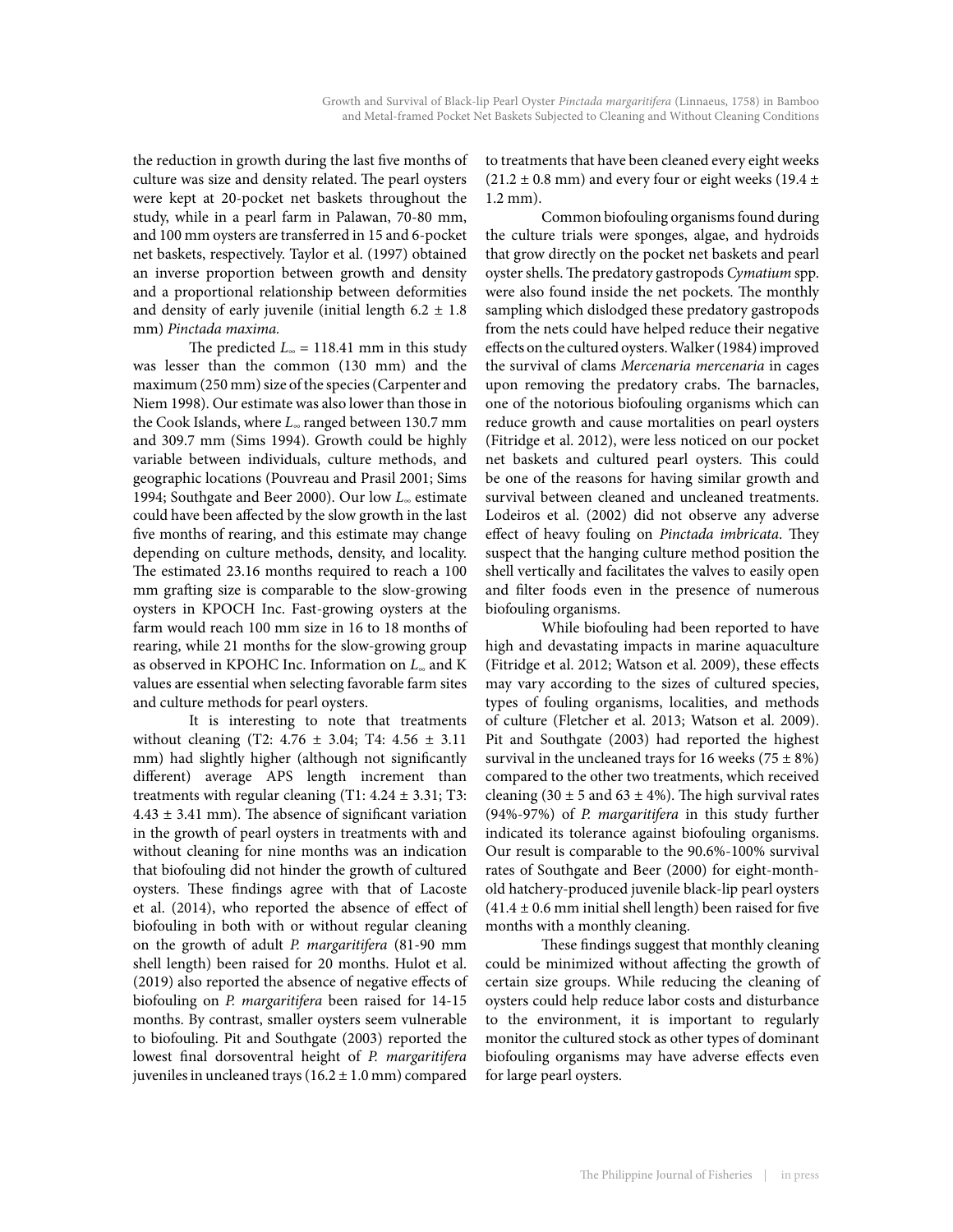## **4.2. Simple cost analysis**

The absence of monthly cleaning, which reduced the operational cost by 82.08% (metal-framed) and 81.67% (bamboo-framed pocket net baskets), were higher than the estimates of Haws (2002), where around 40% of the total cost goes to the cleaning of biofouling itself. Some estimates, however, were much lower such as those of Johnston et al. (2019), who reported 41.63% and 24.72% annual cleaning labor costs for chaplet-based and panel-net-based culture methods for *P. margaritifera*. In Tonga, oyster cleaning required per production cycle to operate the modeled mabé pearl farm constitute 39.18% of the total labor requirements (Johnston et al. 2020).

The life span of bamboo slats was 50% shorter than the metal used as a frame for net baskets. Nevertheless, bamboo frames may have less impact on the environment, while the use of steel could affect or damage aquatic life. Jakimska et al. (2011) reported the harmful effect of metal on aquatic life. Steel contains cadmium which can cause skeletal deformities in fish that result in the impaired ability of fish to find food and avoid predators. Also, cadmium and chromium can harm aquatic plants, affecting the entire ecosystem because green plants are at the base of all food chains (Solomon 2008). A detailed cost analysis in operating a hectare of pearl farm is needed to include all other materials such as long lines and floats, which may slightly affect the current estimate.

#### **5. CONCLUSION**

As expected, the pearl oysters grew relatively fast in the first four months before slowing down towards the 9th month. The slow growth could be size and density-related, and could be corrected using low-density pocket net baskets (e.g., 15-pocket net baskets). The growth increment did not significantly vary between the two cleaning conditions, and between bamboo and metal as basket frames. No interaction was also observed between the cleaning conditions and the type of basket frame. In addition, the survival rates of pearl oysters were high, ranging between 94  $\pm$  6.52 and 97  $\pm$  4.47%, and did not significantly vary between types of frame and between cleaning conditions. The absence of monthly cleaning on the pearl oyster has vastly reduced the cost of the farm operation. Bamboo slats have the potential use as a frame for net baskets. These results are essential in reconsidering the usual management practices in a pearl farm.

#### **ACKNOWLEDGMENTS**

The conduct of this study was made possible through the STRIDE-RTI Grant No. 0213997-G-2016-010-00 and Grant Activity Title: Development of simplified backyard hatchery propagation and growout culture methods for pearl oysters as alternative livelihood opportunities for Palaweños. We wish to thank Ariel D. Valoroso and Guillermo G. Guillem Jr. for their assistance during the conduct of the study. In addition, we are grateful for the meticulous comments and suggestions of the two anonymous reviewers.

# **AUTHOR CONTRIBUTIONS**

**Cueba FRA:** Investigation, Data Curation, Writing—Original Draft. **Diaz RD:** Resources, Supervision, Project Administration. **Villanueva EG:** Project Administration, Formal Analysis. **Mecha NJMF:** Formal Analysis, Visualization, Writing— Review and Editing. **Dolorosa RG:** Conceptualization, Formal Analysis, Writing—Review and Editing, Funding Acquisition.

# **CONFLICTS OF INTEREST**

The authors declare that they have no known competing financial interests or personal relationships that could have appeared to influence the work reported in this paper.

#### **ETHICS STATEMENT**

The researchers followed all precautionary measures to ensure the survival of the cultured pearl oysters.

#### **REFERENCES**

- Baltazar TM, Dalusung-Rodriguez MC. 2016. Preliminary study on coral reefs of pearl farms as closed-access areas in the Province of Palawan. Our Palawan. 2(1): 20-27.
- Bondad-Reantaso MG, McGladdery SE, Berthe FCJ .2007. Pearl oyster health management. A manual. FAO Fisheries Technical Paper No. 503. Rome: FAO. 120 p.
- Carpenter KE, Niem VH. 1998. The Living Marine Resources of the Western Central Pacific. FAO Species Identification Guide for Fishery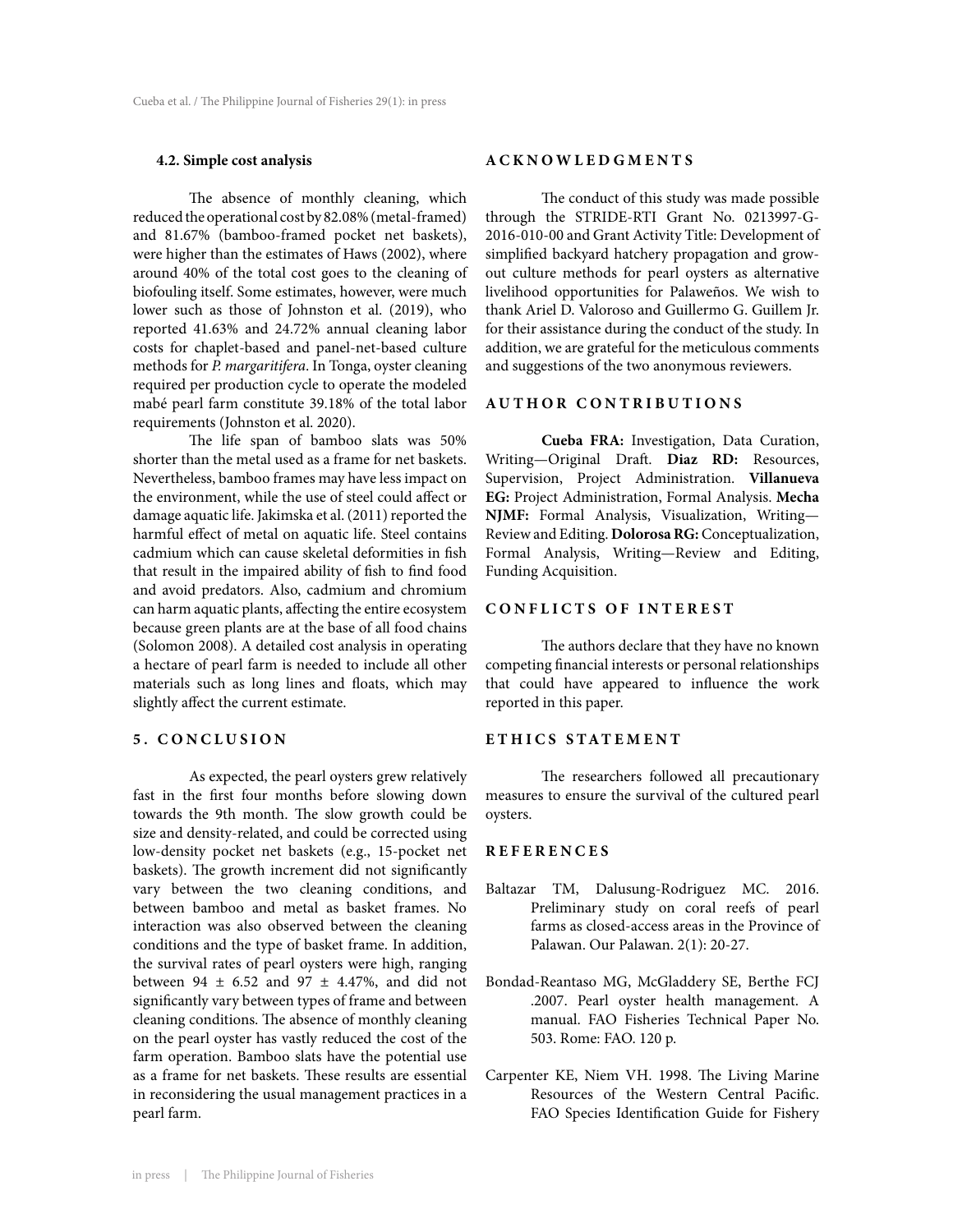Purposes. Rome: FAO. 686 p. https://www.fao. org/3/x2401e/x2401e00.htm

- Cailliet GM, Smith WD, Mollet HF, Goldman KJ. 2006. Age and growth of chondrichthyan fishes: the need for consistency in terminology, verification, and growth function fitting. Environ Biol Fish. 77: 211-228. https://doi. org/10.1007/s10641-006-9105-5
- Ellis S, Haws M. 1999. Producing pearls using the black-lip pearl oyster (*Pinctada margaritifera*). Center for Tropical and Subtropical Aquaculture Publication 141: 1-8.
- Fitridge I, Dempster T, Guenther J, de Nys R. 2012. The impact and control of biofouling in marine aquaculture: a review. Biofouling. 28(7): 649– 669. http://doi.org/10.1080/08927014.2012.70 0478
- Fletcher L, Forrest B, Bell J. 2013. Impacts of the invasive ascidian *Didemnum vexillum* on green-lipped mussel *Perna canaliculus*  aquaculture in New Zealand. Aquaculture Environment Interactions. 4: 17-30. http://doi. org/10.3354/aei00069
- Gervis MH, Sims NA. 1992. The biology and culture of pearl oysters (Bivalvia: Pteriidae). ICLARM Stud. Rev. 21: 49. https://hdl.handle. net/20.500.12348/3046
- Haws M. 2002. The Basic Methods of Pearl Farming: A Layman's Manual. Center for Tropical and Subtropical Aquaculture Publication No. 127. 84 p.
- Hulot V, Saulnier D, Latchere O, Maihota N, Gaertner-Mazouni N. 2019. Phenotype plasticity, local adaptation, and biofouling influence on growth of the pearl oyster *Pinctada margaritifera*: A common garden approach. Aquaculture. 512: 734309. https:// doi.org/10.1016/j.aquaculture.2019.734309
- [IBM Corp.] International Business Machines Corporation. 2017. IBM SPSS Statistics for Windows, Version 25.0. Armonk, NY: IBM Corp. https://www.ibm.com/support/pages/ how-cite-ibm-spss-statistics-or-earlierversions-spss
- Jakimska A, Konieczka P, Skora K, Namiesnik J. 2011. Bioaccumulation of Metals in Tissues of Marine Animals, Part I: the Role and Impact of Heavy Metals on Organisms. Policy Journal on Environmental Studies. 20(5): 1117-1125.
- Johnston B, Hine D, Kishore P, Southgate PC. 2019. Cost-benefit analysis of two culture methods that influence pearl production from the blacklip pearl oyster, *Pinctada margaritifera*. Journal of the World Aquaculture Society. 50:510–521. https://doi.org/10.1111/jwas.12594
- Johnston W, Gordon SE, Wingfield M, Halafihi T, Hine D, Southgate PC. 2020. Economic feasibility of small-scale mabé pearl production in Tonga using the winged pearl oyster, *Pteria penguin*. Aquaculture Reports. 17: 100347. https://doi. org/10.1016/j.aqrep.2020.100347
- Kimani EN, Mavuti KM. 2002. Abundance and Population Structure of the Blacklip Pearl Oyster, *Pinctada margaritifera* (L. 1758) (Bivalvia: Pteriidae), in Coastal Kenya. Western Indian Ocean Journal of Marine Science. 1(2): 169 –179. http://hdl.handle.net/1834/39
- Lacoste E, Le Moullac G, Levyb P, Gueguenb Y, Gaertner-Mazounia N. 2014. Biofouling development and its effect on growth and reproduction of the farmed pearl oyster *Pinctada margaritifera*. Aquaculture. 434: 18-26. http://dx.doi.org/10.1016/j. aquaculture.2014.07.012
- Le Moullac G, Tiapari J, Teisier H, Martinez E, Cochard CJ. 2012. Growth and gonad development of the tropical black-lip pearl oyster, *Pinctada margaritifera* (L.), in the Gambier archipelago (French Polynesia). Aquaculture International 20: 305-315. http:// doi.org/10.1007/s10499-011-9460-x
- Libini LC, Albert-Idu KA, Manjamul CC, Kripa V, Mohamed S. 2014. Growth and survival of the black-lip pearl oyster *Pinctada margaritifera* (Linnaeus, 1758) spat reared with various combinations of microalgae in different stocking densities. Journal of the Marine Biological Association of India. 56(2): 5-10. https://doi. org/10.6024/jmbai.2014.56.2.01779-01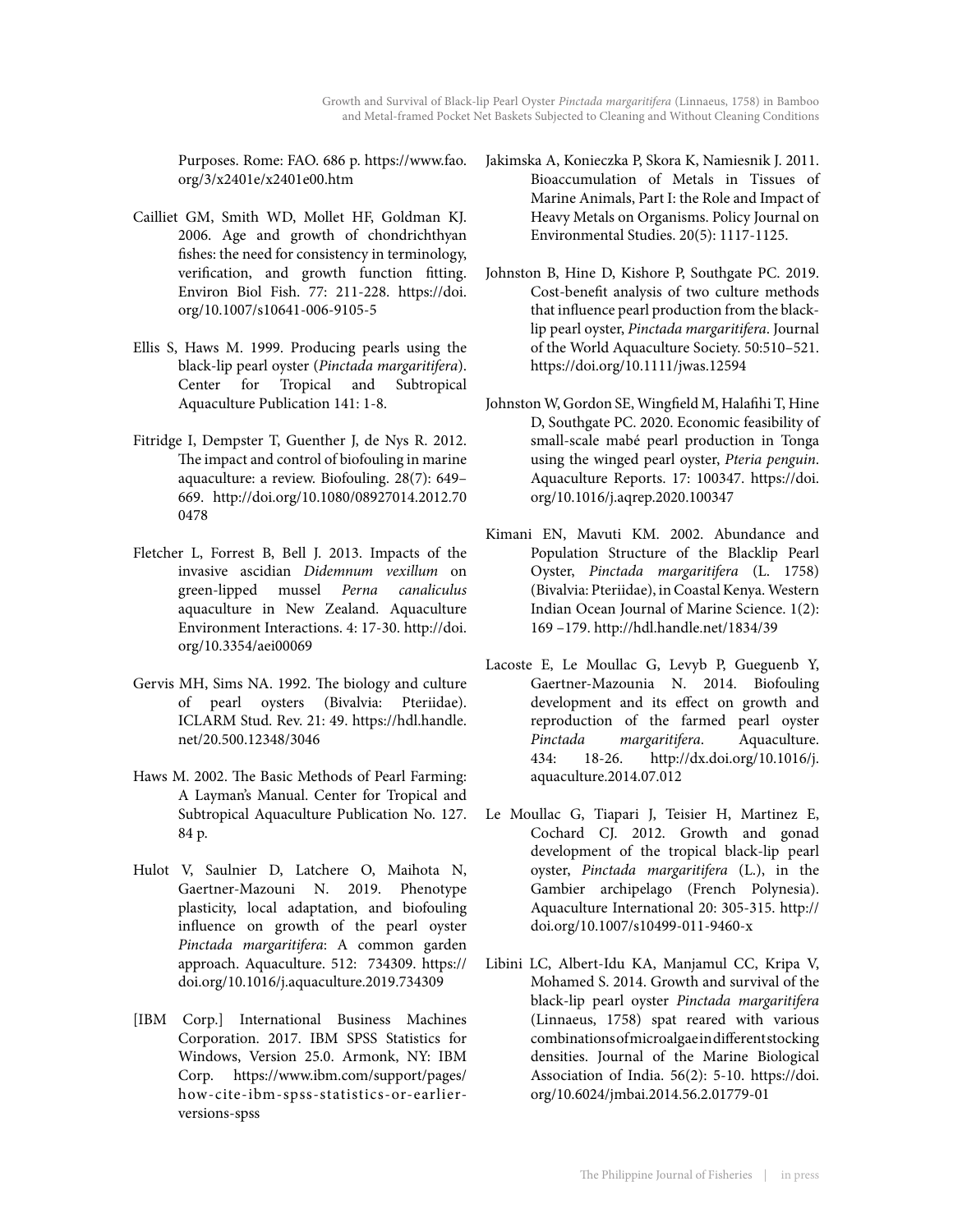- Lodeiros C, Pico D, Prieto A, Narvaez N, Guerra A. 2002. Growth and survival of the pearl oyster *Pinctada imbricata* (Röding 1758) in suspended and bottom culture in the Golfo de Cariaco, Venezuela. Aquaculture International 10: 327- 338. https://doi.org/10.1023/A:1022451608405
- Ogle DH. 2013. fishR Vignette Von Bertalanffy Growth Models. 52 p. http://derekogle. com/fishR/examples/oldFishRVignettes/ VonBertalanffy.pdf
- Ogle DH. [Internet]. 2016. FSA package in R; [cited 12 Mar 2021]. https://mran.revolutionanalytics. com/snapshot/2016-04-22/web/packages/ FSA/FSA.pdf
- Pit JH, Southgate PC. 2003. Fouling and predation; how do they affect growth and survival of the black-lip pearl oyster, *Pinctada margaritifera*, during nursery culture? Aquaculture International. 11: 545–555. https://doi. org/10.1023/B:AQUI.0000013310.17400.97
- Pouvreau S, Tiapari J, Gangnery A, Lagarde F, Garnier M, Teissier H, Haumani G, Buestel D, Bodoy A. 2000. Growth of the black-lip pearl oyster, *Pinctada margaritifera*, in suspended culture under hydrobiological conditions of Takapoto lagoon (French Polynesia). Aquaculture. 184(1-2): 133–154. http://dx.doi. org/10.1016/S0044-8486(99)00319-1
- Pouvreau S, Prasil V. 2001. Growth of the black-lip pearl oyster, *Pinctada margaritifera*, at nine culture sites of French Polynesia: synthesis of several sampling designs conducted between 1994 and 1999. Aquatic Living Resources. 14(3): 155-163. https://doi.org/10.1016/S0990- 7440(01)01120-2
- R Core Team. 2021. R: A language and environment for statistical computing. R Foundation for Statistical Computing, Vienna, Austria. https:// www.R-project.org/
- Sims NA. 1994. Growth of wild and culture black-lip pearl oyster, *Pinctada margaritifera* (L.) (Pteriidae; Bivalvia), in the Cook Islands. Aquaculture. 122 (2-3): 181-191. https://doi. org/10.1016/0044-8486(94)90509-6
- Solomon F. 2008. Impacts of metal on aquatic ecosystem and human health. https://digital. lib.washington.edu/researchworks/bitstream/ handle/1773/16440/solomon.pdf?sequence=2
- Southgate PC, Beer AC. 2000. Growth of black-lip pearl oyster (*Pinctada margaritifera*) juveniles using different nursery culture techniques. Aquaculture. 187(1-2): 97–104. https://doi. org/10.1016/S0044-8486(99)00392-0
- Southgate PC, Lucas JS. 2008. The Pearl Oyster. A Beginner's Guide to Programming Images, Animation, and Interaction. Elsevier. 574 p. https://doi.org/10.1016/B978-0-444-52976-3. X0001-0
- Su Z, Yan Y, Huang L. 2007. Effect of fouling on feeding, oxygen consumption and waste excretion of pearl oyster Pinctada martensii in Daya Bay Cultivation. Marine Science Bulletin. 9(2): 34-42. http://hdl.handle.net/1834/5861
- Taylor JJ, Rose RA, Southgate PC, Taylor CE. 1997. Effects of stocking density on growth and survival of early juvenile silver-lip pearl oysters, Pinctada maxima (Jameson), held in suspended nursery culture. Aquaculture. 153(1-2): 41–49. https://doi.org/10.1016/ S0044-8486(97)00015-X
- Victor AC, Chellam A, Dharmaraj S, Velayudhan. 1995. Manual on pearl oyster seed production, farming and pearl culture. Central Marine Fisheries Research Institute Special Publication Number 63. 60 p.
- Walker RL. 1984. Effects of density and sampling time on the growth of the hard clam Mercenaria mercenaria, planted in predator-free cages in coastal Georgia. The Nautilus 98(3): 114-119
- Watson DI, Shumway SE, Whitlatch RB. 2009. Biofouling and the shellfish industry. In: Shumway SE, Roderick GE, editors. Woodhead Publishing Series in Food Science, Technology and Nutrition, Shellfish Safety and Quality. Woodhead Publishing. p. 317–337. https://doi. org/10.1533/9781845695576.2.317